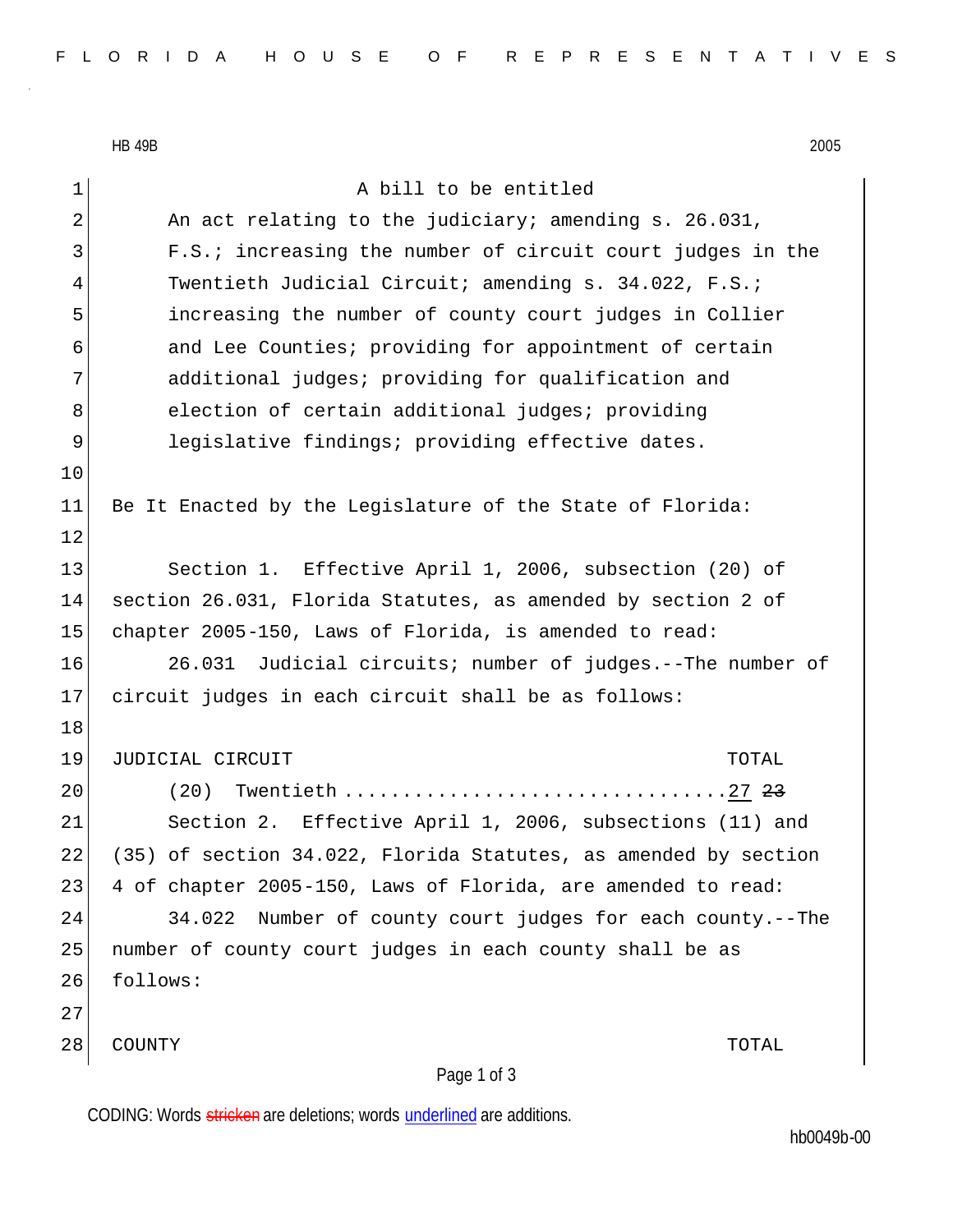|    | 2005<br><b>HB 49B</b>                                           |
|----|-----------------------------------------------------------------|
| 29 |                                                                 |
| 30 | (35)                                                            |
| 31 | Section 3. Effective January 2, 2007, subsection (20) of        |
| 32 | section 26.031, Florida Statutes, as amended by this act, is    |
| 33 | amended to read:                                                |
| 34 | 26.031 Judicial circuits; number of judges.--The number of      |
| 35 | circuit judges in each circuit shall be as follows:             |
| 36 |                                                                 |
| 37 | JUDICIAL CIRCUIT<br>TOTAL                                       |
| 38 | (20)                                                            |
| 39 | Section 4. (1) The judicial offices created in sections 1       |
| 40 | and 2 of this act shall be filled through appointment by the    |
| 41 | Governor. Judges appointed as provided in this subsection shall |
| 42 | take office for a term beginning on April 1, 2006.              |
| 43 | $(2)(a)$ The judicial offices created in section 3 of this      |
| 44 | act may not be appointed by the Governor but shall be filled by |
| 45 | election in 2006 pursuant to chapter 105, Florida Statutes.     |
| 46 | Candidates for those judicial offices shall qualify as provided |
| 47 | in chapter 105, Florida Statutes.                               |
| 48 | The Legislature finds that no emergency exists and<br>(b)       |
| 49 | that public business does not require immediate appointment of  |
| 50 | the judicial offices created in section 3 of this act prior to  |
| 51 | the effective date of that section.                             |
| 52 | Notwithstanding the effective date of section 3 of<br>(c)       |
| 53 | this act, the creation of the judicial offices in that section  |
| 54 | shall constitute vacancies in office for purposes of qualifying |
| 55 | for the 2006 general election.                                  |
|    |                                                                 |

## Page 2 of 3

CODING: Words stricken are deletions; words underlined are additions.